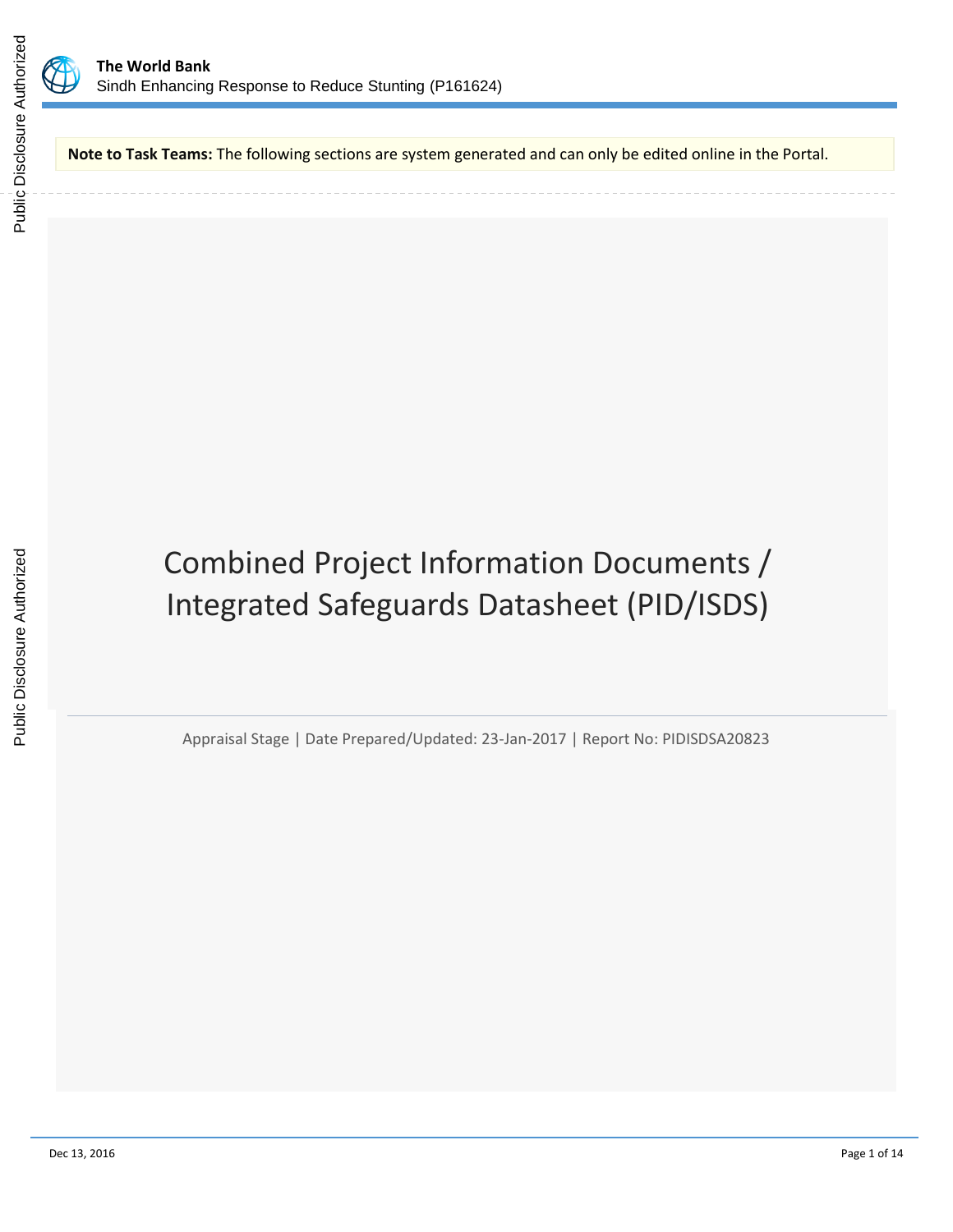

# **BASIC INFORMATION**

#### **OPS\_TABLE\_BASIC\_DATA A. Basic Project Data**

| Country<br>Pakistan                                       | Project ID<br>P161624                           | Project Name<br>Sindh Enhancing<br>Response to Reduce<br><b>Stunting</b>          | Parent Project ID (if any)                                |
|-----------------------------------------------------------|-------------------------------------------------|-----------------------------------------------------------------------------------|-----------------------------------------------------------|
| Region<br><b>SOUTH ASIA</b>                               | <b>Estimated Appraisal Date</b><br>16-Jan-2017  | <b>Estimated Board Date</b><br>04-Apr-2017                                        | Practice Area (Lead)<br>Health, Nutrition &<br>Population |
| Lending Instrument<br><b>Investment Project Financing</b> | Borrower(s)<br><b>Economic Affairs Division</b> | <b>Implementing Agency</b><br>Government of Sindh,<br>Planning and<br>Development |                                                           |

Proposed Development Objective(s)

The Project Development Objective (PDO) is to reduce the stunting rate by targeting the most affected districts in Sindh Province.

Components

Component 1 : Sectoral Interventions Component 2: Technical Assistance, CCT, BCC & Project Management

#### **Financing (in USD Million)**

| <b>Financing Source</b>                     | Amount |
|---------------------------------------------|--------|
| International Development Association (IDA) | 63.00  |
| <b>Total Project Cost</b>                   | 63.00  |

Environmental Assessment Category

B - Partial Assessment

Decision

The review did authorize the preparation to continue

**Note to Task Teams:** End of system generated content, document is editable from here.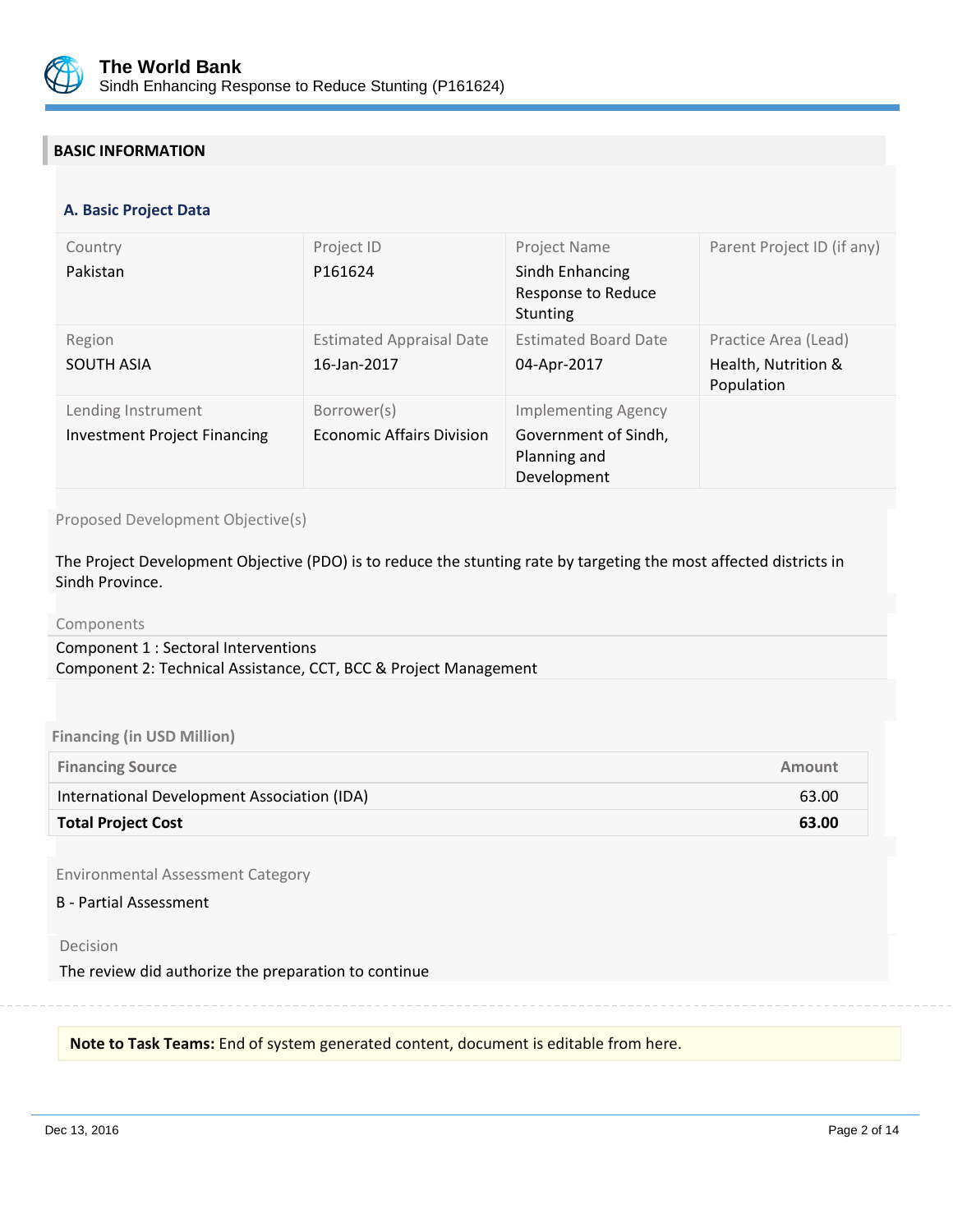

Other Decision (as needed)

# **B. Introduction and Context**

#### Country Context

Pakistan is the world's sixth most populous country, with an estimated population of over 191 million in 2015. It is classified as a lower-middle-income country with a 2015 per-capita gross national income of US\$1,429. Despite significant gains in macroeconomic stability in recent years, Pakistan confronts many serious challenges, including: (i) insecurity; (ii) insufficient progress in achieving human development and MDG targets; and (iii) slow economic recovery and slow progress in addressing macroeconomic challenges.

Though GDP growth has been limited to 2.9% over the period of FY09–13 (or about half the FY04–07 rates), a growth incidence analysis in the recent Country Partnership Strategy (CPS) has confirmed the pro-poor characteristics of Pakistan's growth. Significant gains in poverty reduction and shared prosperity are evidenced by: (i) a decline in poverty from about 35% in 2001-02 to under 10% in 2013-14; and (ii) a reduction of the population with a per capita expenditure level of 550 Pakistani Rupees (approx. US\$5.25) from 14% in 2001 to 2% in 2014. However, these poverty gains remain fragile as evidenced by: (i) the number of households clustered near the poverty line (and therefore vulnerable to any kind of shock); and (ii) the share of the population considered vulnerable to any shocks (which increased from 53% in 1999 to 60% in 2011).

Sindh Province, with an estimated population of 51 million, $^{1}$  comprises about a quarter of the country's population; it is the second most populous province of Pakistan and is nearly 50% urban. The province contributes 30-33% of the country's GDP, and its GDP per capita is roughly three times that of the country as a whole. However, based on the latest poverty data, 25% of the population of Sindh lives under the revised poverty line, and the 2011 National Nutrition Survey (NNS) found that Sindh was the most food-deprived province, with 72% of households' being food insecure. The most recent data (MICS, 2014) shows that 48% of children under five suffered from stunting and 15% from wasting. The situation differs across the province, with highest rates of stunting for the Districts of Tharparkhar and Umerkot (63% and 66% respectively) and as low as 33% to 36% for Karachi's urban districts.

#### Sectoral and Institutional Context

For decades, as Pakistan and Sindh Province, in particular, have had persistently high rates of acute malnutrition. UNICEF (2013) notes that Pakistan comprises the third highest percentage of stunted children in the world and that more than 9.6 million Pakistani children face chronic malnutrition. Data shows that in the South Asia region, Pakistan has the lowest rates of early initiation of breastfeeding and exclusive breastfeeding (and the highest rate of bottle feeding), as well as low rates of timely initiation of complementary feeding, all of which contribute to the chronic malnutrition. It is estimated that the malnutrition crisis in Pakistan costs the economy 2-3% of GDP per year (in comparison, the present energy crisis is estimated to cost 2% of GDP) by impairing health, growth and cognitive development, school readiness and learning outcomes as well as potential productivity and earnings and adults. Furthermore, without an urgent response to significantly

 $\overline{\phantom{a}}$ 

<sup>&</sup>lt;sup>1</sup> Current Sindh Province population data may be found at: [http://sindhbos.gov.pk/.](http://sindhbos.gov.pk/) Population growth rates are based on UN estimates.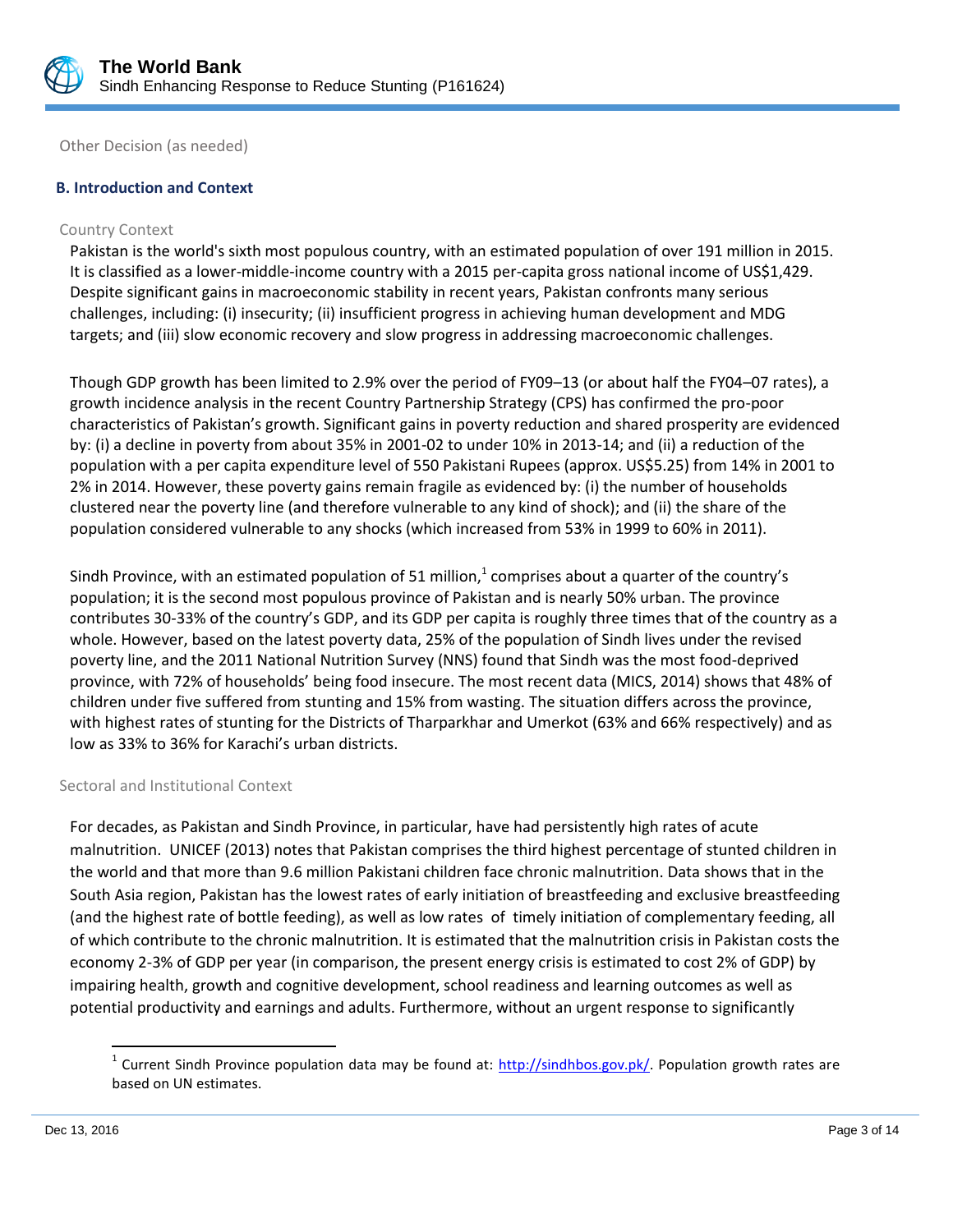

address malnutrition, the country will continue to experience this 'demographic nightmare' of a large population whose human capital potential is not fully realized, thereby resulting in unskilled, economically unproductive population which is left behind in a global economy that is increasingly requiring specialized skills.

While Pakistan's social indicators for health, nutrition, and education are low and lag seriously behind other countries in the region, the country ranks among the lowest spenders on education and health in the region (each at less than 3% of GDP). In addition, provincial and district disparities in access to and quality of services have become an important concern since the delivery of most key services became a provincial responsibility with the adoption of the 18th amendment of the constitution in 2010.

Nationally, only about 10% of the national health budget is spent on nutrition, and 90% of this amount is financed by development partners in Pakistan. Nutrition-related activities are mainly delivered by NGOs, often contracted directly by the development partners. Nutrition-supported activities in Sindh Province that contribute to reduced stunting and malnutrition include: (i) the World Bank-financed "Enhanced Nutrition for Mothers and Children"; (ii) the EU-funded "Women and Children Improved Nutrition Sindh" which will end in 2017, and the USAID-funded "Maternal and Child Nutrition Stunting Reduction" (implemented by UNICEF and WFP). With a contribution from DFID, the Pakistan Partnership for Improved Nutrition (PPIN), a Multi Donor Trust Fund administered by the World Bank, plans to finance nutrition sensitive interventions to complement the health sector's nutrition interventions, focusing on sanitation and hygiene interventions in 13 districts and nutrition sensitive agriculture interventions in four districts.

Under Pakistan's Vision 2025, nutrition has received increased attention, and the federal as well as provincial Governments have established a secretariat to coordinate and support its scale-up. Pakistan joined the global movement of Scaling-Up-Nutrition (SUN) in 2013. Having acknowledged that despite better economic conditions and a large agrarian population, Sindh's nutrition indicators have fallen behind those in the South Asia region. As a response, the Government of Sindh (GoS) recently adopted an Accelerated Action Plan for Reduction of Stunting and Malnutrition (AAP). The AAP has the ambitious goals of reducing stunting from 48% to 30% by 2021 and to 15% by 2026 by increasing and expanding coverage of multi-sectoral interventions proven to reduce stunting in the first five years of life. It comprises objectives and expected outcomes related to addressing the underlying causes (by sector) of stunting: health, population, sanitation and hygiene, agriculture (including livestock and fisheries), social protection, education, and behavioral change communication. Addressing stunting is important because of its impact on the economic development of the country. There are at least three channels via which stunting produces economic losses over the life cycle: (i) reduction in physical growth potential; (ii) neurological consequences that lead to poor learning and grade attainment; and (iii) increased susceptibility to chronic diseases in adulthood. These in turn have adverse effects on productivity, lost employment, premature death, healthcare costs, and opportunity costs of caregivers. In addition, in the short run, child undernutrition is a risk factor for child morbidity and mortality and leads to increased healthcare costs and forgone income for caregivers. GoS has committed itself to match every USD of Overseas Development Aid (ODA) funding to address malnutrition by 0.5 USD domestic financing and has allocated 1 billion PKR per year for the next three years through their recurrent budget as an indication of this commitment and ownership.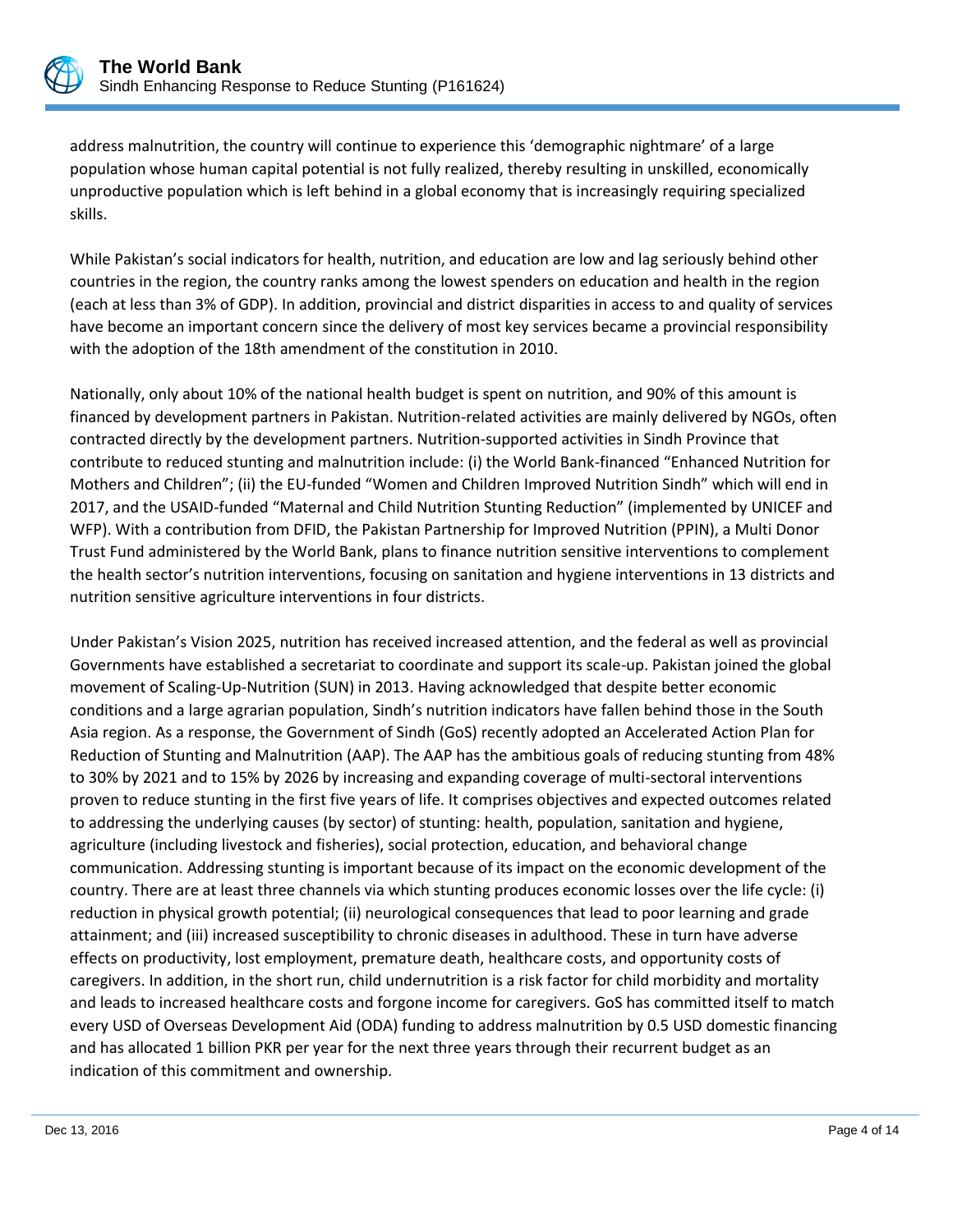

# **C. Proposed Development Objective(s)**

**Note to Task Teams:** The PDO has been pre-populated from the datasheet for the first time for your convenience. Please keep it up to date whenever it is changed in the datasheet.

# Development Objective(s) (From PAD)

The Project Development Objective (PDO) is to reduce the stunting rate by targeting the most affected districts in Sindh Province.

#### Key Results

22. The Project will contribute to the AAP's overall goal of reducing stunting by 2021 at a more modest 1 percentage point per year, or from 48% to 43% by 2021However, because improvements in the stunting rate will only be really measurable towards the end of the project or after project completion, during project implementation the PDO level indicators will be tracked by progress of those interventions in the project areas which are known to have an impact on the nutritional status of PLWs, infants 0-24 months, and children 24-59 months. The Project will also analyze available data sources, such as the MICS, PDHS, and support at least one province-wide stunting survey before the end of the project.

The project will use the same indicators (but not the same targets) as the "Enhanced Nutrition for Mothers and Children Project" to monitor progress of the nutrition specific interventions to be scaled up under this project. Specifically, the project indicators will track: (i) the proportion of PLW receiving iron and folic acid (IFA) supplements; (ii) the proportion of infants 0-6 months who are exclusively breastfed; (iii) the proportion of children 6-23 months fed in accordance with all three Infant and Young Child Feeding (IYCF) practices; (iv) the proportion of children 0-59 months treated for severe acute malnutrition; (v) the proportion of children 6-59 months receiving vitamin A supplementation; and (vi) the proportion of children 6-59 months with diarrhea treated with zinc and ORS. In line with other proposed sectoral interventions, the project will also track: (i) contraceptive prevalence; and (ii) the proportion of children age 36-59 months attending an early childhood education program. Other non-health indicators will also be tracked.

#### **D. Project Description**

The project would support the GoS AAP through the expansion of a multi-sectoral package of services known to reduce stunting in the medium to long-term. Sectoral plans to be supported under this project (for Health and Nutrition; Population and Welfare; Sanitation and Hygiene; Agriculture, Livestock & Fisheries; Education; and Social Protection) have been prepared. The project will support the scale up of these services across districts in a phased manner to be determined by the readiness of each sector. A total of 15 districts have been identified in the first phase of the project and include the 13 covered in the Multi-Sectoral Actions for Nutrition (MSAN) project, and two additional districts, Mirpurkhas and Jamshoro". The 13 MSAN districts also include the 9 districts covered by the ongoing Bank-financed Enhanced Nutrition for Mothers and Children. This project will support additional coverage of the health, nutrition, sanitation and agriculture interventions in these 13 districts since the coverage of each sector under the ongoing project is only between 50 to 60% of the districts and roll out of other sectoral interventions not yet being implemented. For the new districts, this project will support the roll-out of the full multi-sectoral interventions in a phased manner starting with the Mirpurkhas and Jamshoro already identified by GoS. The roll-out to the remaining 7 or 8 districts will be determined by GoS on an annual basis.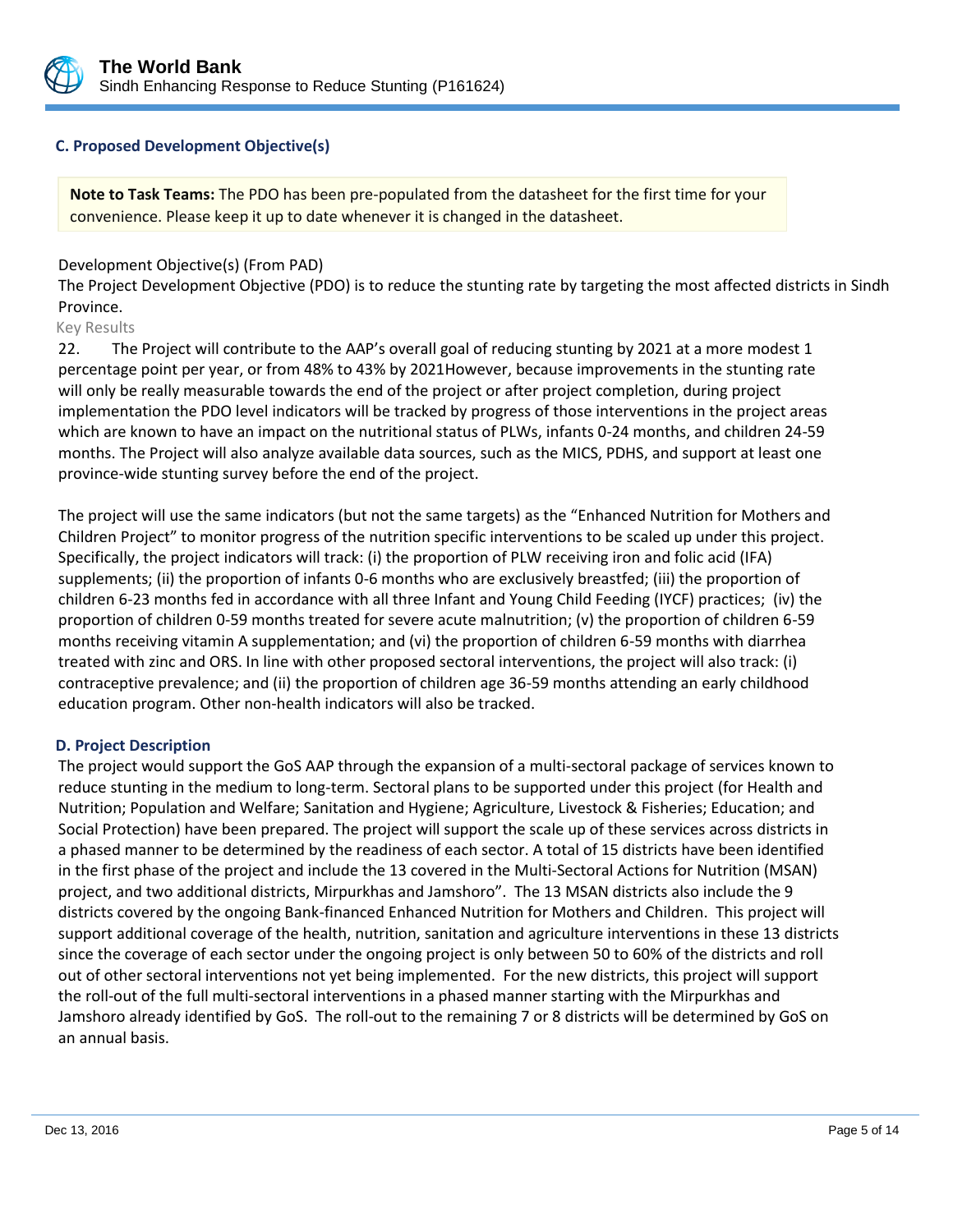

**Component 1 (total estimated cost: US\$45 million)** would support expansion of a multi-sectoral package of services known to reduce stunting in the medium to long-term. Sectoral plans (for Health and Nutrition; Population and Welfare; Sanitation and Hygiene; Agriculture, Livestock & Fisheries; Education; and Social Protection) have been prepared and included in the AAP. These sectoral plans comprise proven interventions to address stunting and other forms of malnutrition among the project's target populations.

Component 1 would support the GoS by (i) expanding the number and quality of interventions listed above that will have a direct and immediate impact on reducing stunting in the medium to long-term; and (ii) creating an enabling environment and incentives to encourage the required behaviors that need to accompany the expansion of the multi-sectoral interventions.

Under Component 1, DLIs to track achievement of the expanded coverage and utilization of the interventions have been agreed to, and the project would finance the results achieved through these DLIs under a defined Eligible Expenditure Program (EEP). The DLIs include (i) the number of women accessing at least four antenatal care visits (ANC4+) where they are provided with nutrition-specific services including counselling; (ii) the number of children screened for malnutrition; (iii) the number of villages certified open defecation free (ODF) as a measure of sanitation level; (iv) the number of eligible households benefitting from CCTs for H&N services; (v) percentage of allocated nutrition financing actually expended by GoS on an annual basis; and (vi) the number of institutional strengthening measures adopted. The DLIs reinforce achievement of nutrition-specific, nutrition-sensitive, and institutional objectives that will contribute to the achievement of the PDO.

**Component 2 (total estimated cost: US\$18 million)** would finance TA and selected inputs to support: (i) measures for implementing the pilot CCT program; (ii) development of an overarching multi-sectoral communications strategy for social and behavior change; and (iii) institutional arrangements for crosscutting interventions including coordination and project management, nutrition expenditure tracking citizen engagement, integrated multi-sectoral data information systems, and monitoring, evaluation and supervision.

# **E. Implementation**

#### Institutional and Implementation Arrangements

**Project management and coordination:** Project management will be the responsibility of the Stunting Secretariat to the Chief Minister which will include a core team comprising technical specialists (such as Project Management Specialist, Procurement and Financial Management, Communication Expert, M&E Specialist, etc.). The Secretariat with support from the Nutrition Section of the Planning and Development (P&D) Department will ensure smooth implementation and monitoring of the prioritized package of multi-sectoral interventions under the AAP.

Component 1 will be implemented within the framework of institutional arrangements established by the GoS to achieve the objectives of the AAP. For Component 1, the following institutional arrangements have been agreed to: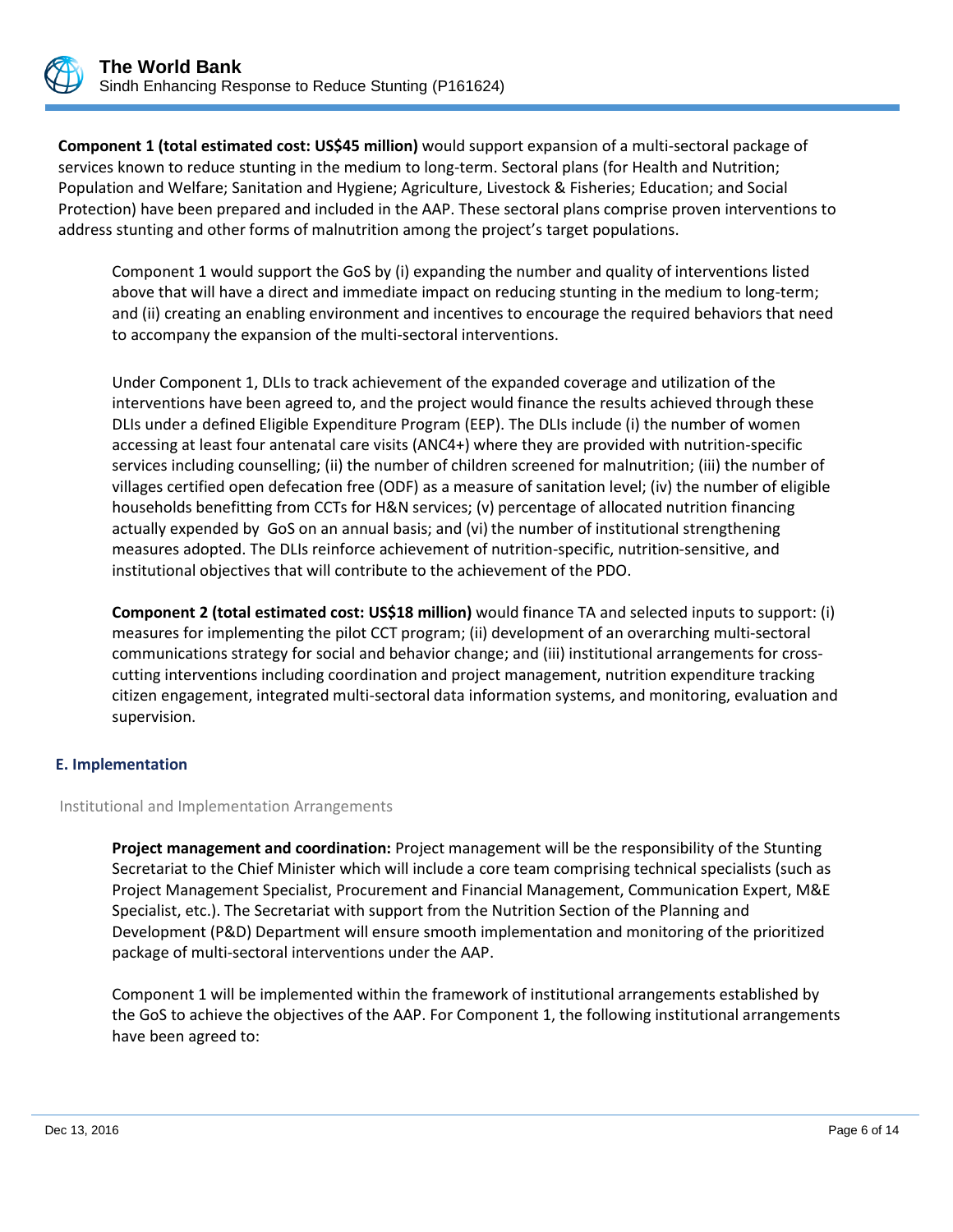**Provincial-level arrangements:** A Provincial Stunting Task Force has been constituted as a decisionmaking body to direct and oversee all programmatic and operational activities envisioned by the AAP. The Task Force, under the Chairmanship of the Chief Minister (CM), includes Ministers and Secretaries of the relevant sectors and representatives from the civil society and academia. A Nutrition Coordinator to the Chief Minister will ensure coordination among the different sectors and implementing entities; the Nutrition Coordinator will be supported by a secretariat comprising of program, technical, fiduciary and strategic communications staff responsible for coordinating the implementation of the AAP across the province.

A Provincial Steering Committee (PSC), created in 2015 as part of the Bank-funded Enhanced Nutrition for Mothers and Children Project, will be extended to perform as oversight committee for the project, include other additional authorities (e.g., BISP). The Steering Committee will meet every six months to provide policy direction, programmatic guidance, and overall coordination among the different sectors and stakeholders. The PSC is chaired by the Additional Chief Secretary of the Province and comprised of representation from P&D as well as the secretaries of all relevant sectors.

**District level arrangements:** All sectoral representatives (e.g., nutrition, health, local government, education, population welfare, agriculture, livestock, fisheries and social welfare department (SWD) hold operational district level offices. Health, nutrition, and population interventions will be delivered through LHWs and Community Midwives (CMWs); where there are no LHWs, non-governmental organizations will be contracted to deliver the package of services financed by the project. The Local Government (LG) representative (Additional Director LG) will be the district focal person for water and sanitation, while Secretaries of respective Union Councils serve as the field force of LG Department. For agriculture, the government's agriculture extension workers are available at district level as Agriculture Officers.

Overall sectoral coordination at the District Level will be the responsibility of the Deputy Commissioner, assisted by the District Coordinator. The District Coordinator, assisted by a communication officer and M&E officer, will coordinate with all the sectoral focal persons to ensure that: (i) quarterly work plans are prepared and implemented; (ii) activities are supervised and monitored; (iii) all sectors provide monthly reports to the District Commissioner; and (iv) consolidated reports are transmitted to the provincial level. At the Taluka level, GoS is represented by an Assistant Commissioner (AC) that reports to the Deputy Commissioner. The AC will be supported by a coordinator at the Taluka level responsible to ensure union council (UC) and village level coordination and implementation.

For Component 2, the following institutional arrangements have been agreed to:

**Social and Behavior Change Communication:** A Communication Coordination Cell will initially be established within P&D and then within the Secretariat for the Nutrition Coordinator. The cell will develop an overall communication strategy and action plan in a consultative and participatory manner while ensuring synergies with sectoral communication strategies. It will also ensure quality control of outreach materials, coordinate event management, public information campaigns, advertisements for print and electronic media and help with relationship building with media and civil society.

**Conditional Cash Transfers:** A Social Protection Board/Authority housed in the Social Welfare Department with requisite technical and operational capacities will, in the short term as part of this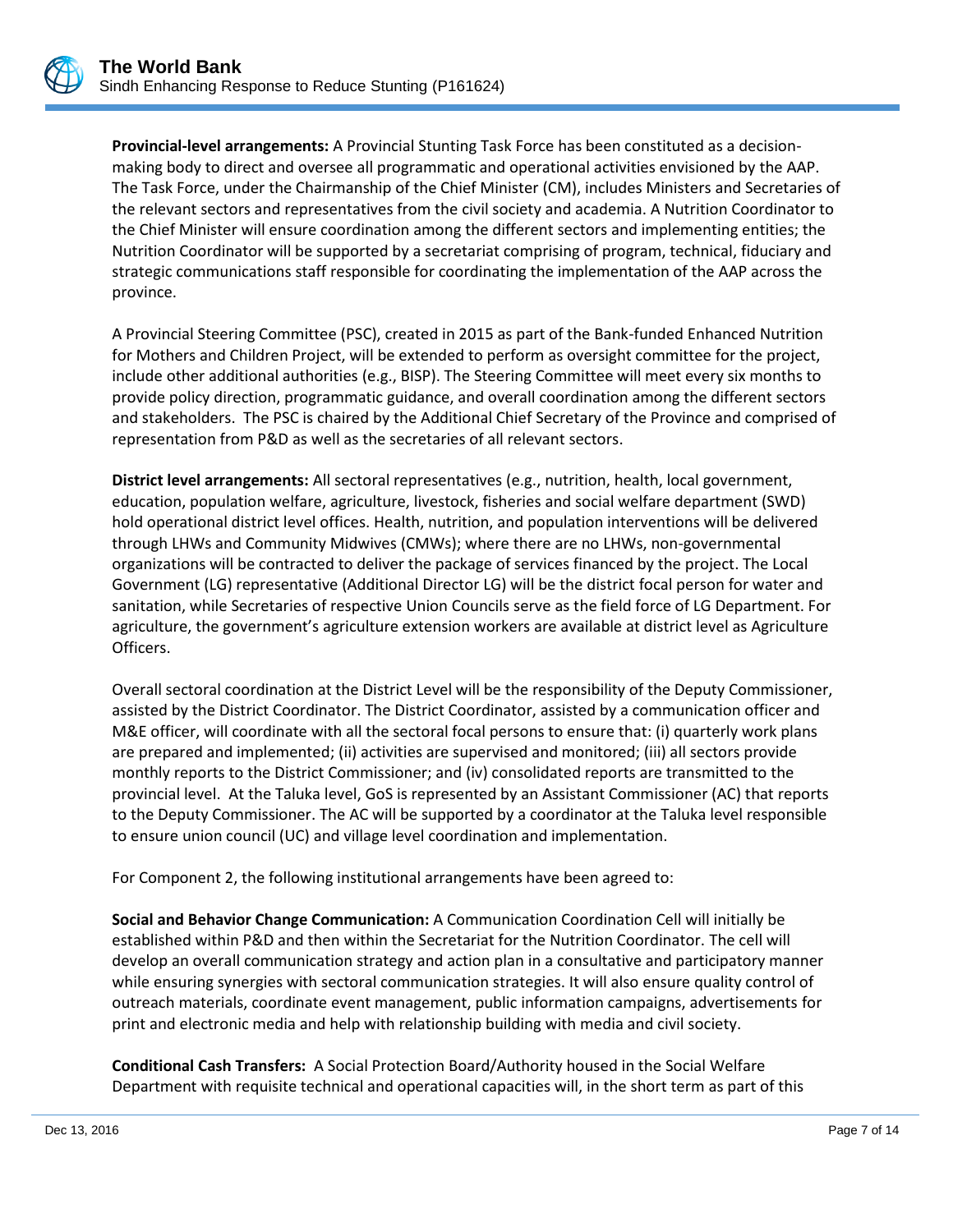

project, design and deliver a health & nutrition (H&N) CCT pilot in selected AAP districts. The Social Protection Board/Authority will independently operate under an appropriate legal framework duly enacted by the provincial assembly to lead the broader Social Protection agenda with a specific focus on the implementation of H&N CCTs.

**Note to Task Teams:** The following sections are system generated and can only be edited online in the Portal.

#### . **F. Project location and Salient physical characteristics relevant to the safeguard analysis (if known)**

The proposed project covers the entire Sindh Province, including upper, middle (central) and lower plains. Sanitation conditions in the rural and semi urban population of the province are one of the factors of increased stunting rates among under-privileged communities. The physical features of Sindh are desert, hilly, low lying plains and coastal areas. Since the proposed project targets the local population in semi urban, built up areas with a lack of municipal sanitation and nutrition in similar areas, project activities are unlikely to pose any significant harm to the environment, especially to the natural habitat. The proposed project will target districts where stunting rates are over 50% and within these districts, the most vulnerable segments of the population - children in the first 1,000 days and 2-5 years, women of reproductive age and adolescent girls. A total of 15 districts have been selected for implementation in the first year of the proposed project which comprise: the 13 districts covered in the Bank-financed Multi-Sectoral Actions for Nutrition (MSAN) project, (Umerkot, Tharparkar, Thatta, Qambar Shahdadkot, Sujawal, Badin, Kashmore, Jacobabad, Dadu, Shikarpur, Sanghar, Larkana, Tando Mohammed Khan) and two additional districts, Mirpurkhas, and Jamshoro. The Enhanced Nutrition for Mothers and Children Project is currently being implemented in 9 of the 13 districts of the MSAN project. The proposed project's sanitation and Agriculture for Nutrition (A4N) activities are aligned with MSAN Project. Under the proposed project, multi-sectoral interventions will be scaled up to an additional eight districts, for a total of 23 districts by project end. Baselines required for the remaining districts will be completed and the ESMF addendum will submitted to the World Bank for approval and disclosure.

#### **G. Environmental and Social Safeguards Specialists on the Team**

Rahat Jabeen,Najm-Ul-Sahr Ata-Ullah

#### **SAFEGUARD POLICIES THAT MIGHT APPLY**

| <b>Safeguard Policies</b>           | Triggered? | <b>Explanation (Optional)</b>                                                                 |
|-------------------------------------|------------|-----------------------------------------------------------------------------------------------|
| Environmental Assessment OP/BP 4.01 | Yes        | The proposed project has been assigned an EA<br>category of B (partial assessment) due to the |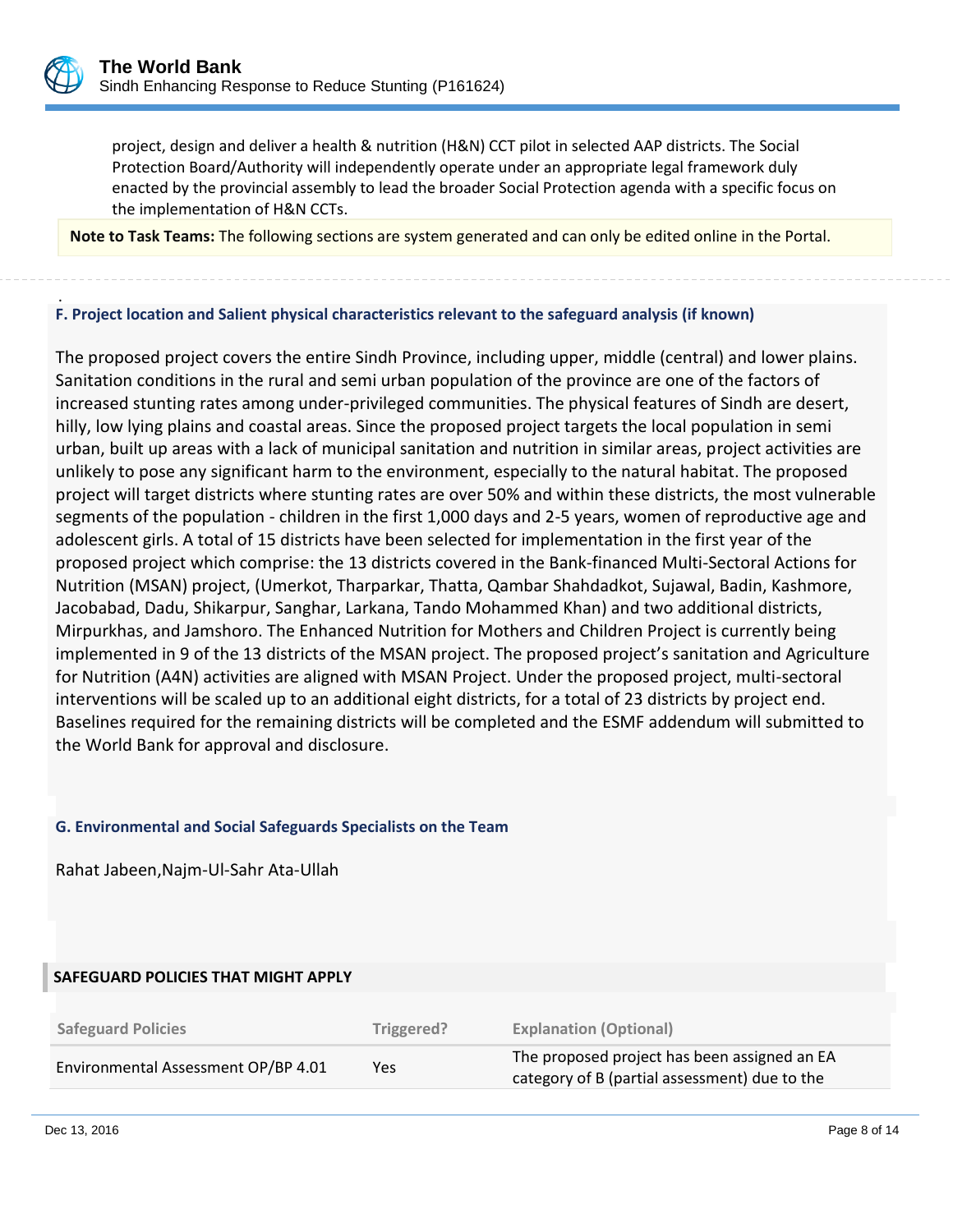

|                                        |           | sanitation and hygiene activities under Component<br>1. These may likely have negative impacts on the    |
|----------------------------------------|-----------|----------------------------------------------------------------------------------------------------------|
|                                        |           | environment such as improper disposal of<br>sanitation, contamination of open irrigation canals          |
|                                        |           | and water channels, etc. An Environmental and                                                            |
|                                        |           | Social Management Framework (ESMF) has been                                                              |
|                                        |           | prepared and disclosed under the Multi-Sectoral                                                          |
|                                        |           | Actions for Nutrition (MSAN) project (URL:                                                               |
|                                        |           | http://lgdsindh.gov.pk/                                                                                  |
|                                        |           | Notification/ESMF_MSAN_Final%2024122016.pdf).<br>No new types of investments are envisaged under         |
|                                        |           | the Sindh Enhancing Response to Reduce Stunting                                                          |
|                                        |           | Project with different impacts. An addendum to the                                                       |
|                                        |           | ESMF has been prepared in order to address the                                                           |
|                                        |           | scale up in scope under the proposed project to the                                                      |
|                                        |           | additional two districts of Mirpurkhas and Jamshoro.<br>The disclosure date and URL of the ESMF addendum |
|                                        |           | are provided below.                                                                                      |
| Natural Habitats OP/BP 4.04            | No        | The Project activities do not involve any adverse                                                        |
|                                        |           | impacts on natural habitats.<br>The Project activities do not involve any negative                       |
| Forests OP/BP 4.36                     | <b>No</b> | impacts on forests.                                                                                      |
|                                        |           | Component 1 involves agriculture enhancement                                                             |
|                                        |           | technologies at farmer level which may involve the<br>use of some pesticides to enhance the crop         |
|                                        |           | production. . GoSindh has an approved IPMP that it                                                       |
| Pest Management OP 4.09                | Yes       | uses for the ongoing Sindh Agricultural Growth                                                           |
|                                        |           | Project. This will be applied to SERRS agriculture                                                       |
|                                        |           | activities. The IPMP disclosure date and URL has                                                         |
|                                        |           | been provided below. The Project does not involve                                                        |
|                                        |           | pest management.<br>The Project does not involve physical cultural                                       |
| Physical Cultural Resources OP/BP 4.11 | No.       | resources.                                                                                               |
| Indigenous Peoples OP/BP 4.10          | No        | No known Indigenous People are located in the<br>project areas.                                          |
|                                        |           | The Project involves no land acquisition and                                                             |
|                                        |           | resettlement of people Small scale land                                                                  |
| Involuntary Resettlement OP/BP 4.12    |           | requirements for the agriculture component under<br>MSAN will be addressed through Voluntary Land        |
|                                        | No        | Donation. A Resettlement Policy Framework has                                                            |
|                                        |           | been prepared in case any land is required that                                                          |
|                                        |           | cannot be obtained through VLD                                                                           |
| Safety of Dams OP/BP 4.37              | No        | The Project does not involve dams.                                                                       |
| Projects on International Waterways    | No        | The Project does not involve international                                                               |
| OP/BP 7.50                             |           | waterways.                                                                                               |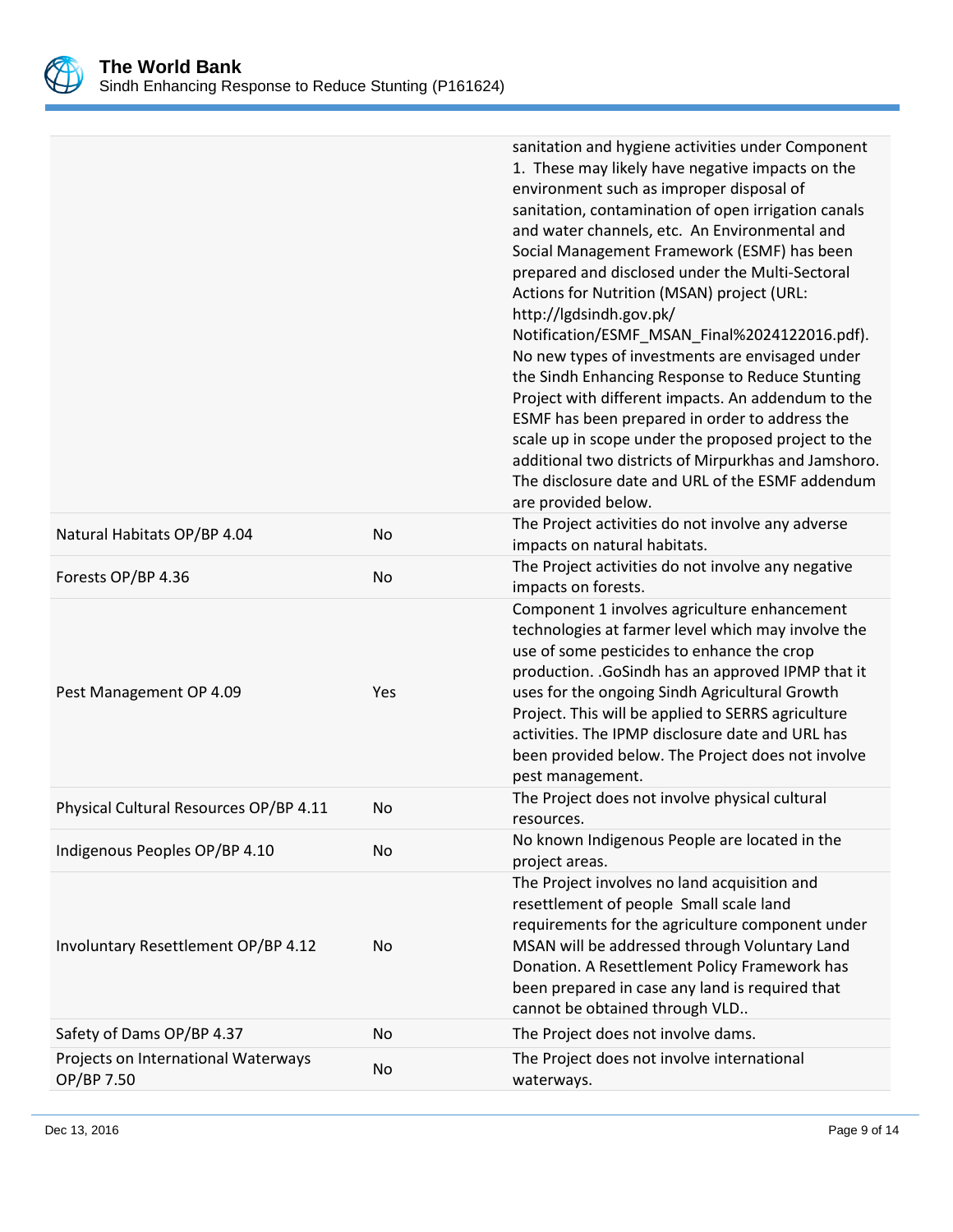

Projects in Disputed Areas OP/BP 7.60 No

# **KEY SAFEGUARD POLICY ISSUES AND THEIR MANAGEMENT**

#### **A. Summary of Key Safeguard Issues**

1. Describe any safeguard issues and impacts associated with the proposed project. Identify and describe any potential large scale, significant and/or irreversible impacts:

The proposed project has been assigned category B (partial assessment) under OP 4.01 and OP 4.09 due to the proposed interventions in sanitation, hygiene and nutrition sensitive agriculture activities under Component 1. There are no potential, large-scale, significant or irreversible impacts associated with the proposed project and project activities do not entail major civil works. Sanitation and hygiene activities may cause some moderate and localized impacts due to construction of toilets by the community which include interruption of natural drainage/hydrological patterns, ground water contamination (mainly in low water table areas), improper waste water disposal (boreholes) and sludge/fecal matter disposal (latrines). Nutrition sensitive agriculture activities, e.g., kitchen gardens, small-scale vegetable farming, small-scale livestock rearing (poultry, ruminants, fisheries), and small-scale food storage and preservation etc. may require some mitigation measures at local level. An Environment and Social Management Framework (ESMF) completed for the MSAN project has been revised to reflect two additional districts included in the proposed project. There is no land acquisition and resettlement anticipated in the project. However, small pieces of land may be used for community fish ponds, storage facilities, demonstration plots, etc. for which Voluntary Land Donation (VLD) will be used with appropriate screening to ensure that land is truly donated without any pressure; an RPF has been prepared and will be applicable in cases if VLD is not possible. A Social Management Framework has been prepared for the entire Project.

2. Describe any potential indirect and/or long term impacts due to anticipated future activities in the project area: There are no potential indirect and/or long term negative impacts anticipated due to the project. In fact, the project interventions will help in improving the human development conditions and reduce stunting through improved hygiene (sanitation) and malnutrition largely among children and women in the project area and in the long run would improve the health outcomes of the Sindh province.

3. Describe any project alternatives (if relevant) considered to help avoid or minimize adverse impacts. Not taking a community based approach.

4. Describe measures taken by the borrower to address safeguard policy issues. Provide an assessment of borrower capacity to plan and implement the measures described.

The Stunting Secretariat to the Chief Minister will include an Environmental Safeguards Officer, Social Safeguards Specialist and a Gender Specialist. The Environmental Safeguards Officer will provide technical advice and implementation monitoring of the ESMF by the Sanitation and Hygiene and Agriculture department. He/she will also work with the structures responsible for implementation and monitoring of safeguards under the MSAN project (Local Government Department (LGD), Department of Agriculture (DoA) and Department of Livestock and Fisheries. The Social Safeguards Specialist will primarily responsible for implementation and supervision of all aspects related to implementation of the social mobilization strategy, the ESMF and the Social Management Framework (SMF). The Gender Specialist will ensure that gender issues in project activities are given requisite attention at every stage of the project including design, implementation, monitoring and evaluation. Special emphasis will be placed on issues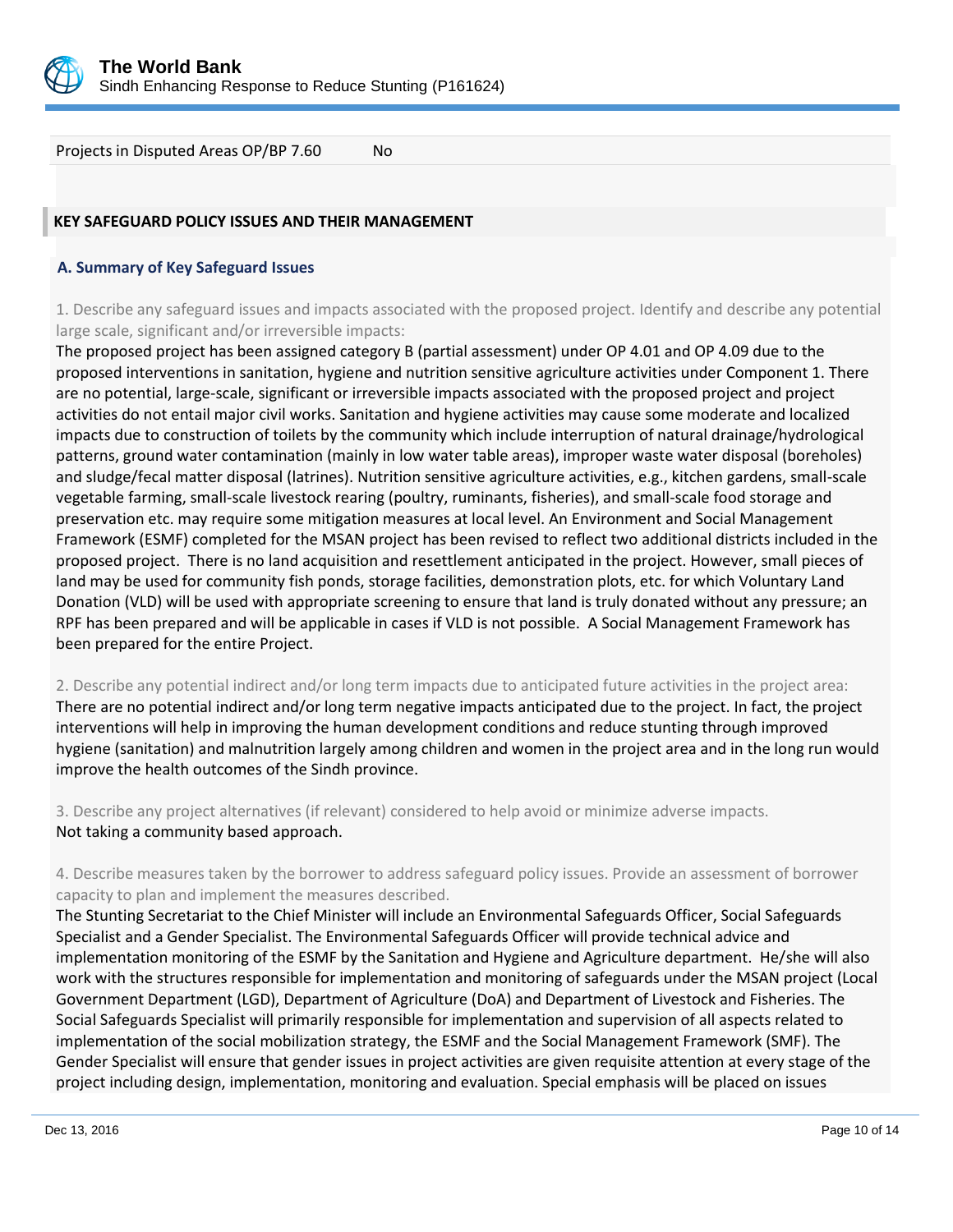

pertaining to vulnerable categories of women.

Environment, Social and Gender Focal points will be appointed at the district level and will be guided by the provincial level social and environmental specialists to ensure implementation and monitoring of environmental and social safeguards, including aspects related to gender. The focal points will receive training from the provincial specialists in order to perform their responsibilities effectively. The district level personnel will preferably be provided by the relevant line departments. However, if there is a problem of capacity the Implementing Partners engaged for each district will provide social, environmental and gender staff.

5. Identify the key stakeholders and describe the mechanisms for consultation and disclosure on safeguard policies, with an emphasis on potentially affected people.

Consultations took place on the ESMF of the MSAN project, and provided useful suggestions on community involvement. A consultation framework has been outlined in the ESMF and will be implemented. Consultations with key stakeholders including implementing departments, local communities and NGOs, will continue throughout the project. The entire project will be implemented in close collaboration of the community through social mobilization and formation of community groups. A Grievance Redress Mechanism (GRM) for the entire project, including the ESMF has been designed and provided in the ESMF.

# **B. Disclosure Requirements**

**Environmental Assessment/Audit/Management Plan/Other** 

| Date of receipt by the Bank | Date of submission to InfoShop | For category A projects, date of<br>distributing the Executive Summary of |
|-----------------------------|--------------------------------|---------------------------------------------------------------------------|
|                             |                                | the EA to the Executive Directors                                         |
| 13-Jan-2017                 | 16-Jan-2017                    |                                                                           |

**"In country" Disclosure** Pakistan 16-Jan-2017

#### Comments

Since the SERRS sanitation and agriculture sector activities are similar to those under the MSAN project, an assessment of the remaining target districts was under the SERRS project was undertaken and an addendum to the MSAN ESMF was prepared and disclosed for the SERRS project.

http://www.lgdsindh.gov.pk/Notification/ESMF\_SERSM\_Addendum%2011012017%20(002)%20Rev%201.pdf

**Pest Management Plan**

| Was the document disclosed prior to |                             |                                |
|-------------------------------------|-----------------------------|--------------------------------|
| appraisal?                          | Date of receipt by the Bank | Date of submission to InfoShop |
| Yes                                 |                             |                                |
|                                     |                             |                                |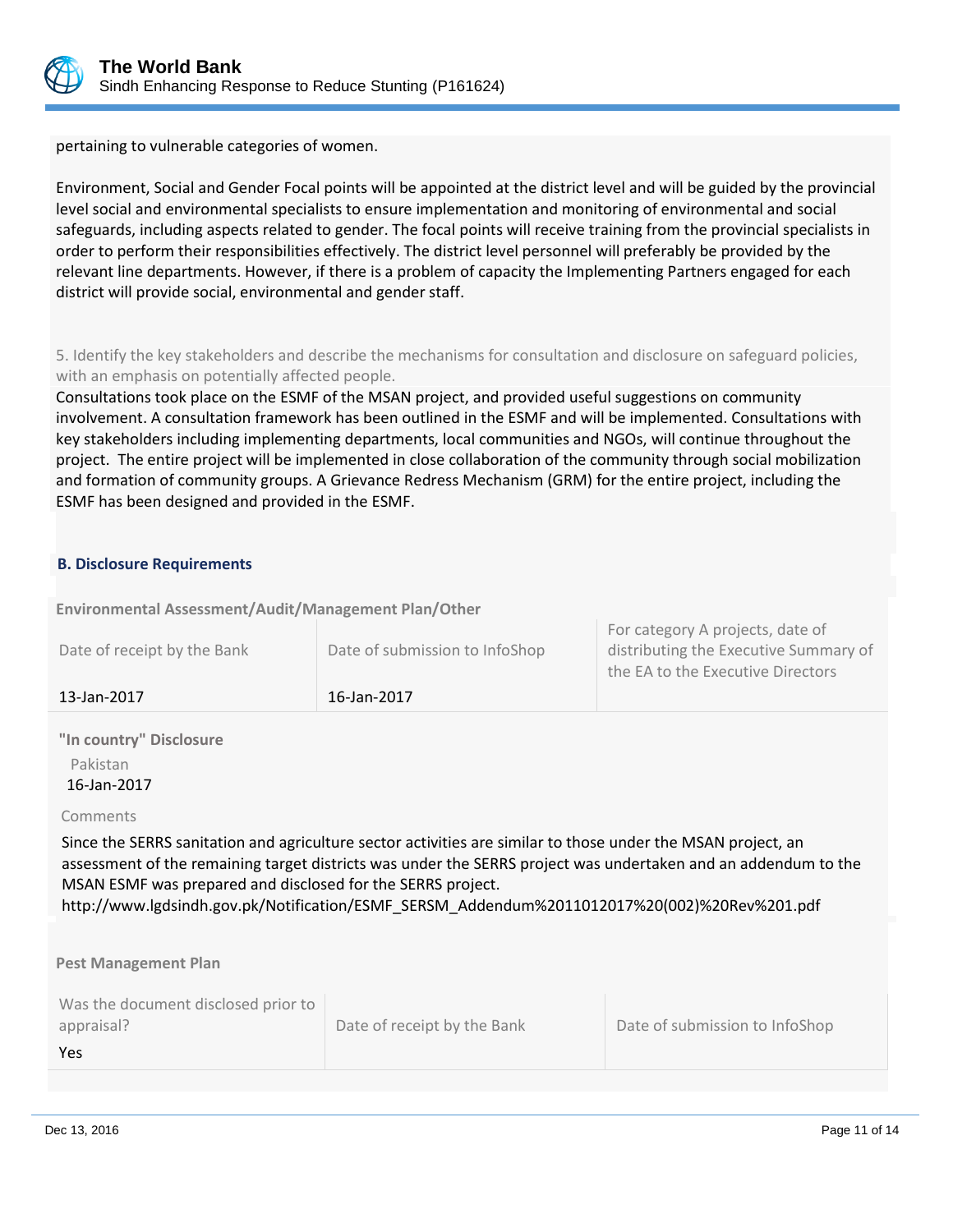

**"In country" Disclosure** Pakistan 30-Aug-2013

#### Comments

GoSindh has an approved IPMP that it uses for the ongoing Sindh Agricultural Growth Project. This will be applied to SERRS agriculture activities.Version updated as of August 2013 is available at http://www.wsip.com.pk/sagp/documents/SAGP%20Integrated%20Pest%20Management%20Plan.pdf

**If the project triggers the Pest Management and/or Physical Cultural Resources policies, the respective issues are to be addressed and disclosed as part of the Environmental Assessment/Audit/or EMP.**

If in-country disclosure of any of the above documents is not expected, please explain why:

#### **C. Compliance Monitoring Indicators at the Corporate Level (to be filled in when the ISDS is finalized by the project decision meeting)**

**OP/BP/GP 4.01 - Environment Assessment** 

Does the project require a stand-alone EA (including EMP) report?

No

**OP 4.09 - Pest Management**

Does the EA adequately address the pest management issues?

#### Yes

Is a separate PMP required?

#### No

If yes, has the PMP been reviewed and approved by a safeguards specialist or PM? Are PMP requirements included in project design? If yes, does the project team include a Pest Management Specialist? NA

**The World Bank Policy on Disclosure of Information**

Have relevant safeguard policies documents been sent to the World Bank's Infoshop?

Yes

Have relevant documents been disclosed in-country in a public place in a form and language that are understandable and accessible to project-affected groups and local NGOs?

No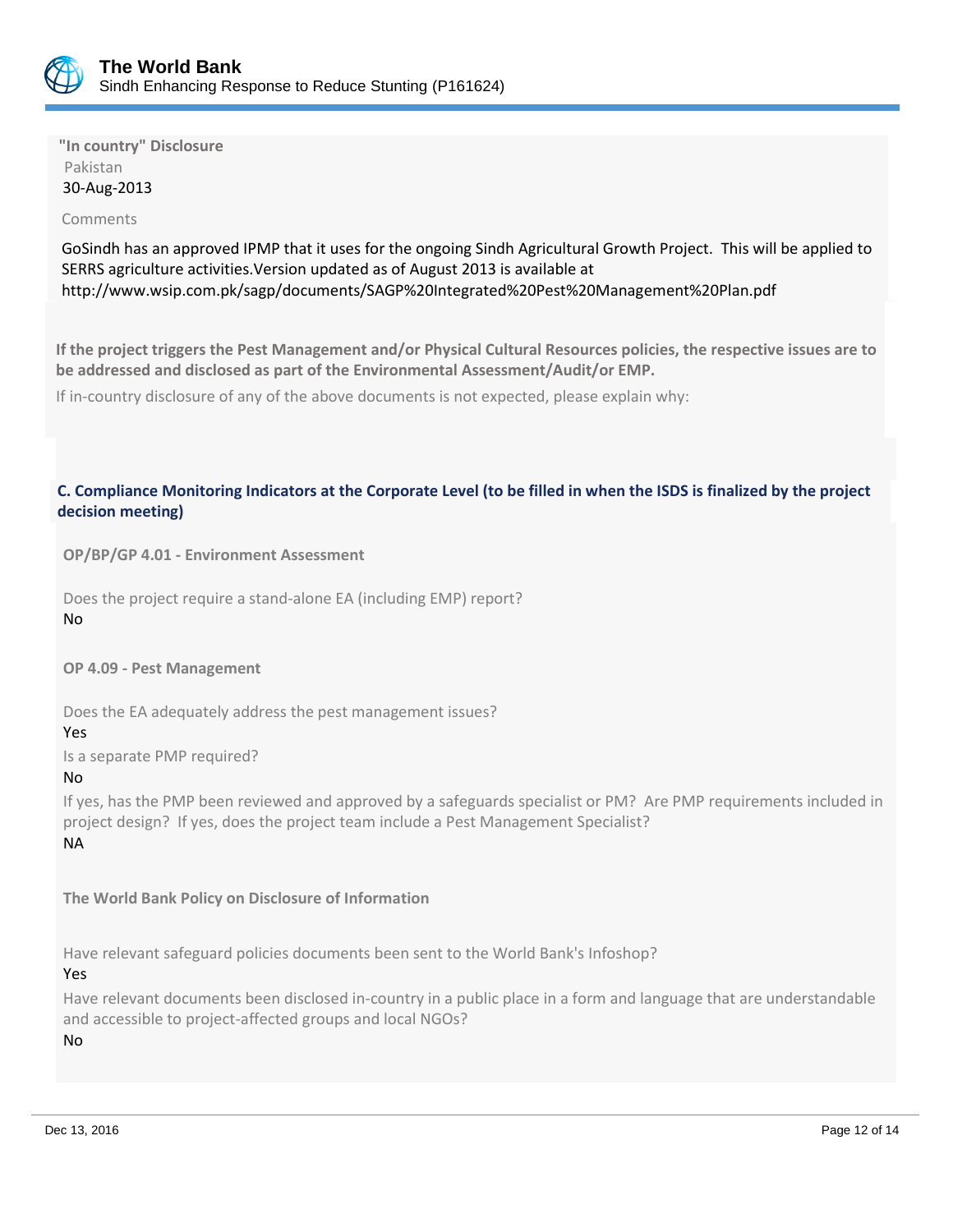

**All Safeguard Policies**

Have satisfactory calendar, budget and clear institutional responsibilities been prepared for the implementation of measures related to safeguard policies?

#### Yes

Have costs related to safeguard policy measures been included in the project cost?

#### Yes

Does the Monitoring and Evaluation system of the project include the monitoring of safeguard impacts and measures related to safeguard policies?

#### Yes

Have satisfactory implementation arrangements been agreed with the borrower and the same been adequately reflected in the project legal documents?

Yes

# **CONTACT POINT**

#### **World Bank**

Francisca Ayodeji Akala Senior Health Specialist

Aliya Kashif Health Specialist

#### **Borrower/Client/Recipient**

Economic Affairs Division Tariq Bajwa Secretary secretary@ead.gov.pk

#### **Implementing Agencies**

Government of Sindh, Planning and Development Ms. Rehana Ghulam Ali Memon Secretary, Planning and Development memfair11@hotmail.com